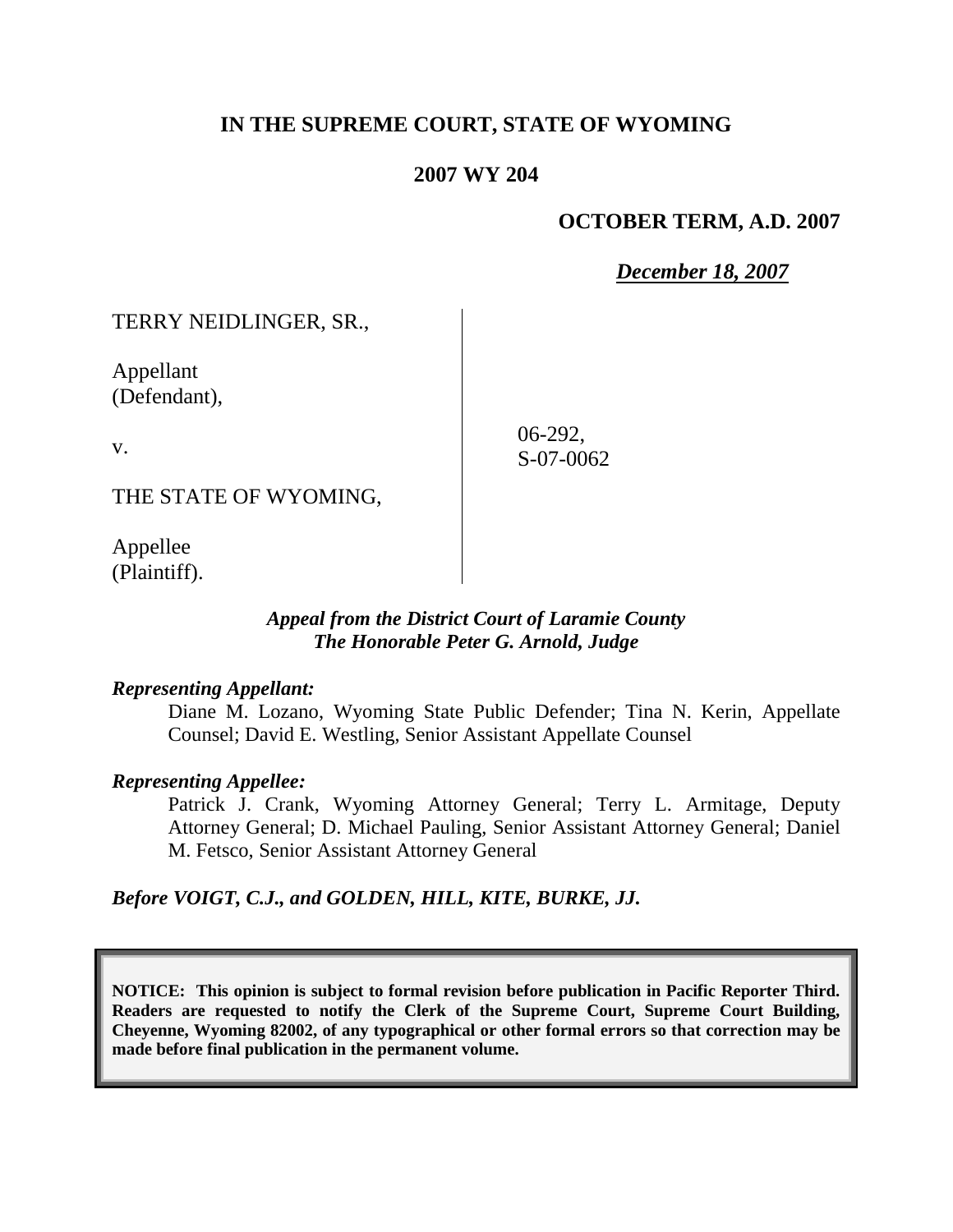**GOLDEN**, Justice.

[¶1] In this consolidated appeal, Terry Neidlinger challenges the order of the district court revoking his probation and sentencing him to a term of incarceration. We reverse and remand for further proceedings.

#### **ISSUE**

[¶2] Neidlinger phrases his sole issue on appeal as follows:

The trial court's revocation of probation on the grounds that Terry Neidlinger would not admit to sexual misconduct in treatment, despite the fact that he had entered a no contest plea, was an abuse of discretion.

### **FACTS**

[¶3] In February 2006, Neidlinger was charged with two counts of indecent liberties with a minor in violation of Wyo. Stat. Ann.  $\S$  14-3-105(a) (LexisNexis 2005)<sup>1</sup> and one count of third degree sexual assault in violation of Wyo. Stat. Ann. § 6-2-304(a)(iii) (LexisNexis 2005). Pursuant to a plea agreement, Neidlinger pled no contest to one count of indecent liberties on August 21, 2006, in exchange for dismissal of the other charges. The State provided the factual basis for the plea:

> Your Honor, if this made it to trial the state would produce evidence that established that on September 21<sup>st</sup> of 2005, that [AN] had disclosed to a Johnson Junior High counselor that in mid-August her father had taken her bra off and touched her breasts while he held her down and wrestled with her. The defendant also had the victim's younger sister touch her breasts. The defendant further squeezed and pinched the victim's breasts. Eventually, the victim got away.

> The defendant then told her to go to her room where he then took off her pants and then made her lay on the floor for several minutes while he discussed household issues.

[¶4] The district court expressed reservations about the no contest plea and Neidlinger's refusal to admit the criminal conduct but ultimately accepted the plea. On November 28, 2006, the district court sentenced Neidlinger to a prison term of three to

 $1$  The indecent liberties statute has since been repealed. 2007 Wyo. Sess. Laws, 393.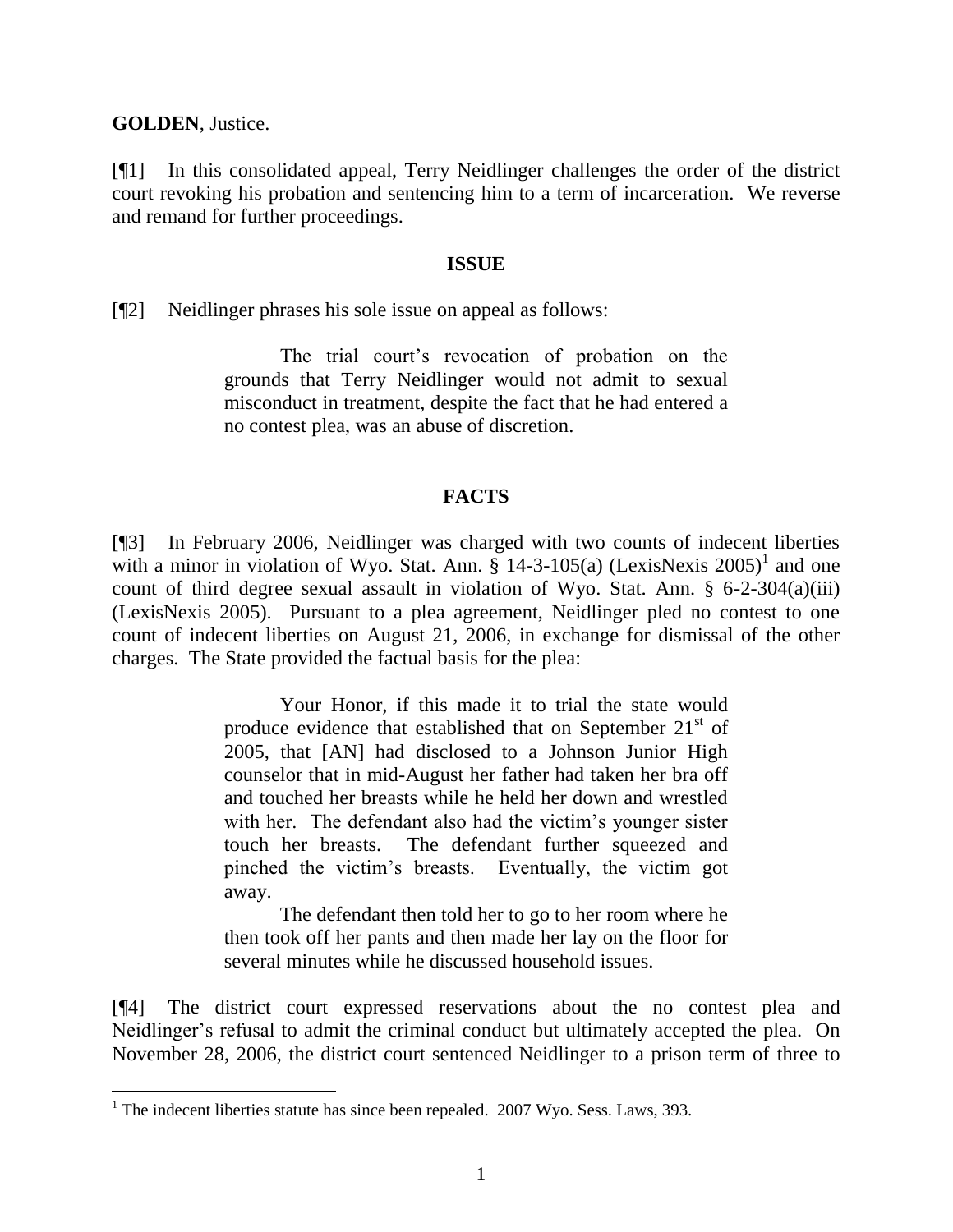five years but suspended execution of that sentence in favor of four years supervised probation. The probation conditions included requirements that Neidlinger participate in the Intensive Supervision Program (ISP), submit to a sex offender evaluation and successfully complete a sex offender treatment program. Neidlinger filed a notice of appeal from the Judgment and Sentence, and that appeal comprises Docket No. 06-292.

[¶5] On December 9, 2006, and January 6, 2007, Neidlinger met with Charles Mueller, a sex offender therapist, at the behest of his probation agent. During both meetings, Neidlinger refused to admit any inappropriate sexual behavior. Because of Neidlinger's refusal to admit, Mueller did not suggest any further treatment.

[¶6] On January 11, 2007, the State filed a petition to revoke Neidlinger's probation, alleging that Neidlinger had violated the terms of his probation. The affidavit for revocation specifically alleged:

> On or about January 6, 2007, said Defendant was terminated from sex offender counseling.

> This is in direct violation of said Defendant's Judgment and Sentence of the Court, Condition Number 14, which states, "Defendant shall submit to and pay for a sex offender evaluation by a sex offender counselor approved of [by] the probation agent and successfully complete any subsequently recommended sex offender counseling at his own expense."

> This is also a violation of said Defendant's ISP Agreement, signed and dated November 29, 2006, Condition Number 6, which states, "I will submit to any and all evaluations deemed necessary by ISP agents, at my own expense, and adhere to any and all recommendations resulting from those evaluations," and Condition Number 7, which states, "I will actively participate in any treatment/counseling and/or training programs recommended by ISP agents, at my own expense." [Emphasis omitted.]

[¶7] The district court conducted a revocation hearing on February 7, 2007. At the conclusion of that hearing, the district court determined that Neidlinger had violated the terms of his probation. Specifically, the district court concluded that, because he failed to admit any sexual misconduct, Neidlinger effectively failed to comply with the requirement that he submit to a sex offender evaluation. The court revoked Neidlinger's probation and re-imposed the underlying three- to five-year prison sentence. Neidlinger filed a notice of appeal from the order revoking his probation, and that appeal comprises Docket No. S-07-0062. At Neidlinger's request, this Court consolidated the two appeals.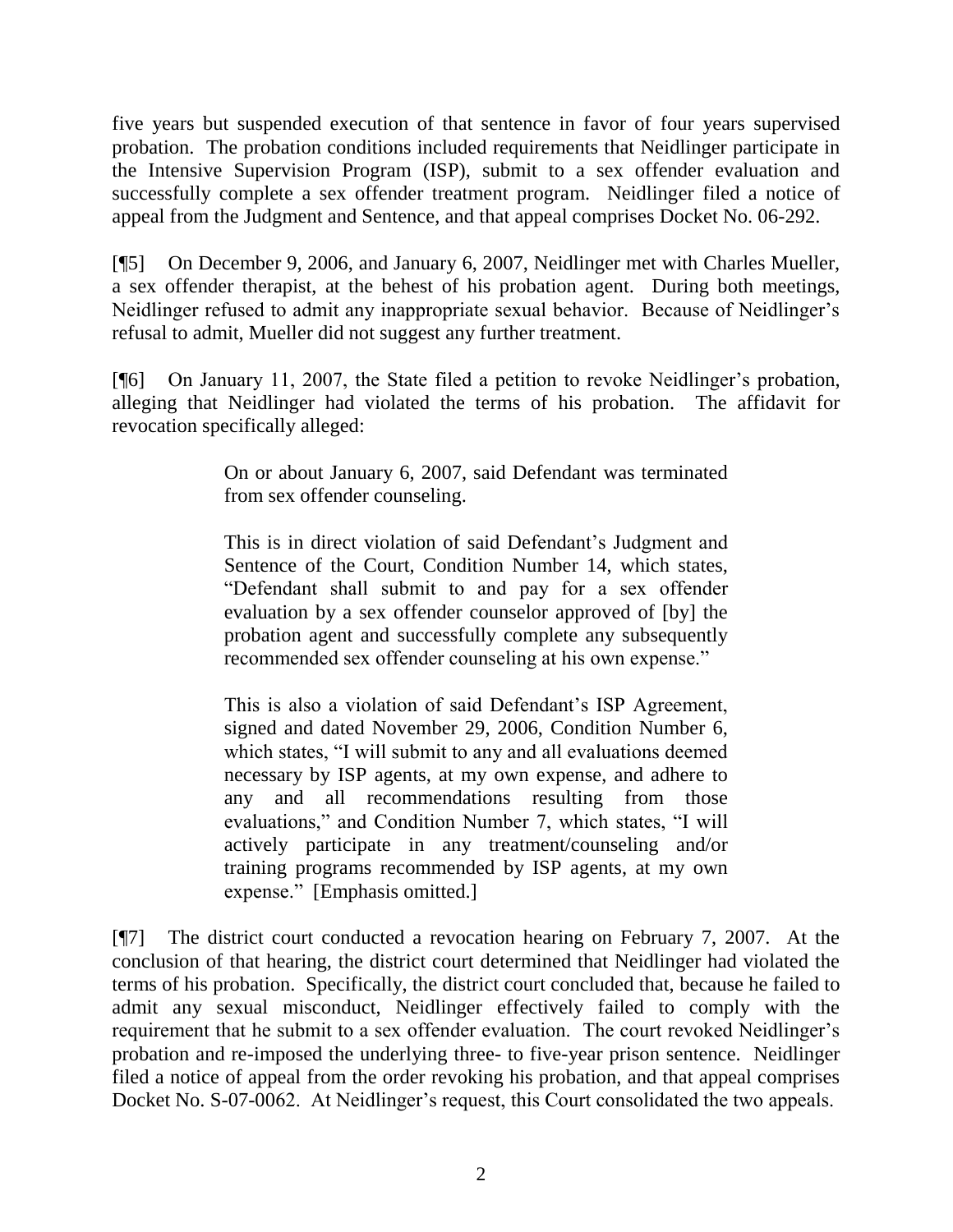#### **STANDARD OF REVIEW**

[¶8] We review a trial court's decision to revoke probation under the abuse of discretion standard. *Sami v. State*, 2004 WY 23, ¶ 15, 85 P.3d 1014, 1019 (Wyo. 2004); *Anderson v. State*, 2002 WY 46, ¶ 25, 43 P.3d 108, 118 (Wyo. 2002). "Determining whether the trial court abused its discretion involves the consideration of whether the court could reasonably conclude as it did, and whether it acted in an arbitrary or capricious manner." *Dysthe v. State*, 2003 WY 20, ¶ 16, 63 P.3d 875, 883 (Wyo. 2003).

#### **DISCUSSION**

[¶9] As a preliminary matter, in his brief Neidlinger does not present any argument directly challenging the legality of his conviction and sentence underlying the appeal in Docket No. 06-292. Consequently, we summarily affirm in all respects the original Judgment and Sentence entered on November 30, 2006.

[¶10] We now turn to the question whether the district court abused its discretion in revoking Neidlinger's probation. The conflict between the parties comes down to whether Neidlinger was required to admit his criminal sexual conduct in order to comply with the probation requirement that he submit to a sex offender evaluation. The district court stated during the revocation hearing:

> I believe that the responsibility for determining what this judgment and sentence means is mine. The responsibility for determining what the word means is mine. In my mind Mr. Neidlinger still has not submitted himself to an evaluation. He refused to do that by refusing to admit that he had done anything wrong. Submitting to an evaluation connotes several things. It means calling up and saying, I'm here, I want to come to talk to you about it. And then having a conversation about it.

> Submitting to an evaluation also means that under the setting of this particular combination of circumstances that there must be an admission of responsibility. Mr. Neidlinger has refused to admit that responsibility.

> It is my conclusion as a finding of fact after hearing the evidence, after hearing Mr. Mueller testify, after hearing comments of counsel that by failing to admit that he did anything wrong, he failed to submit himself to an evaluation.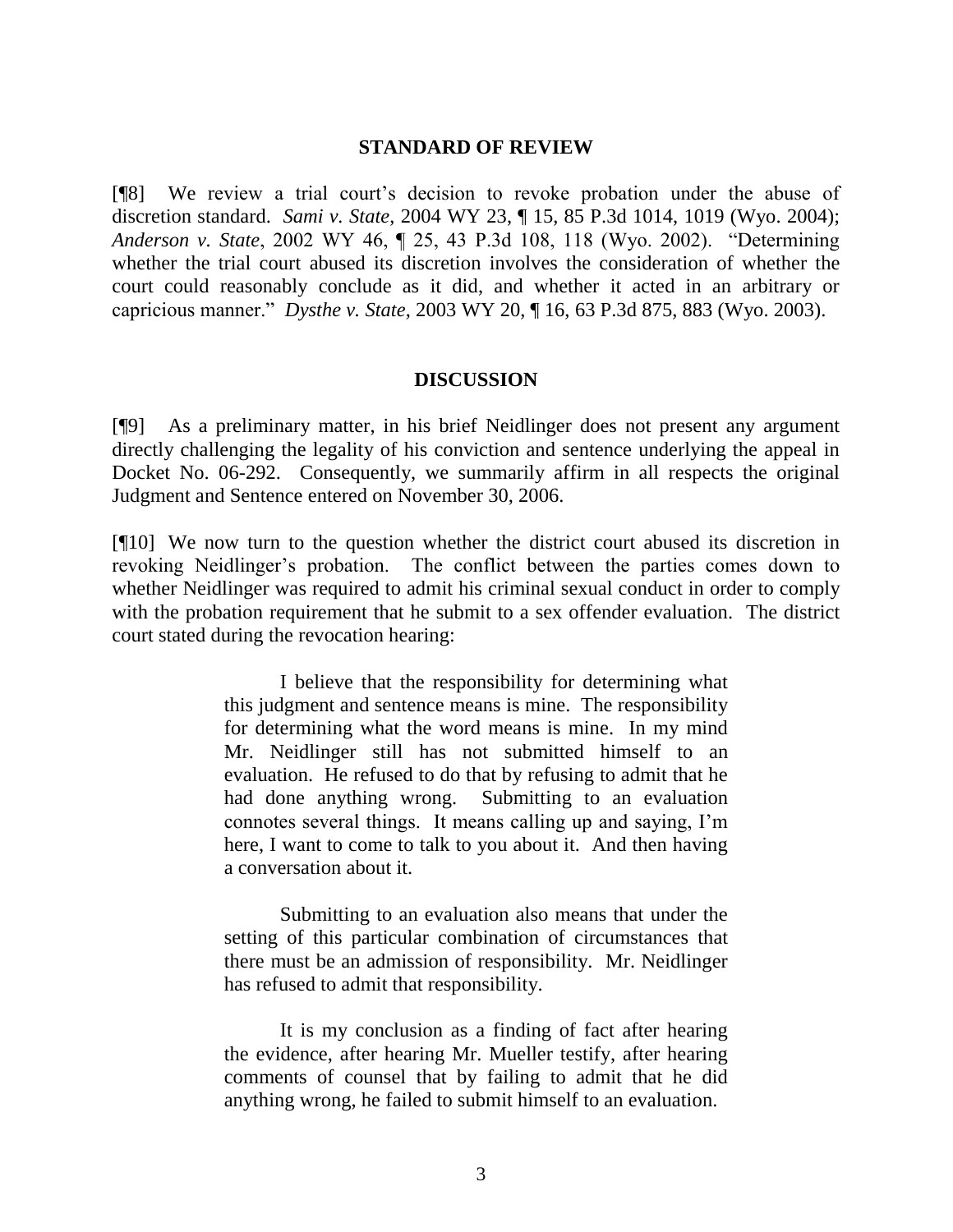. . . He failed to admit that the allegations of his daughter, Mr. Neidlinger's daughter, were accurate and correct. He failed to submit himself, he failed to present himself to the examination, and the evaluation of himself as a sex offender.

. . . .

So it is my finding that Mr. Neidlinger has violated the terms of his probation by failing to complete -- and it's not even a close call in my mind -- submission means submission. That means walking in and admitting what he did. He failed to submit to an evaluation. I don't read that sentence the same way [Defense Counsel] does. Mr. Mueller's testimony is very clear that there can be no recommendation until he submits, he gives up himself. He presents himself without any reservation for evaluation. He didn't do that. He walked in and said I didn't do this crime. And as a result, he didn't present himself morally, physically, mentally in any fashion to be evaluated.

Neidlinger, of course, disagrees that he was under any compulsion to admit the criminal conduct as a requirement to fulfilling the condition of submission to an evaluation.

[¶11] Regrettably, we must agree with Neidlinger that admission of criminal conduct was not a probationary requirement. The probationary condition at issue simply required Neidlinger to "submit to and pay for a sex offender evaluation by a sex offender counselor approved of by the probation agent." While the district court certainly could have conditioned Neidlinger's probationary status on Neidlinger's admission of criminal conduct to the sex offender evaluator, it did not expressly do so. By requiring Neidlinger to admit criminal conduct as part of the evaluation, the district court extended the probationary condition beyond its express language.

[¶12] Further, there is no indication in the record that Neidlinger was ever advised he would have to admit to criminal conduct in order to fulfill that condition. As a matter of due process, a probationer must know and understand what is expected of him in order to maintain his probationary status. Otherwise, an alleged violation cannot be considered willful as required under law to justify a probation revocation. *Anderson,* ¶ 26, 43 P.3d at 118 ("in order to revoke probation for the violation of a condition of probation not involving the payment of money, the violation must be willful, or, if not willful, must presently threaten the safety of society") (citing *Kupec v. State*, 835 P.2d 359, 362 (Wyo. 1992)); *see also Johnson v. State*, 6 P.3d 1261, 1263 (Wyo. 2000).